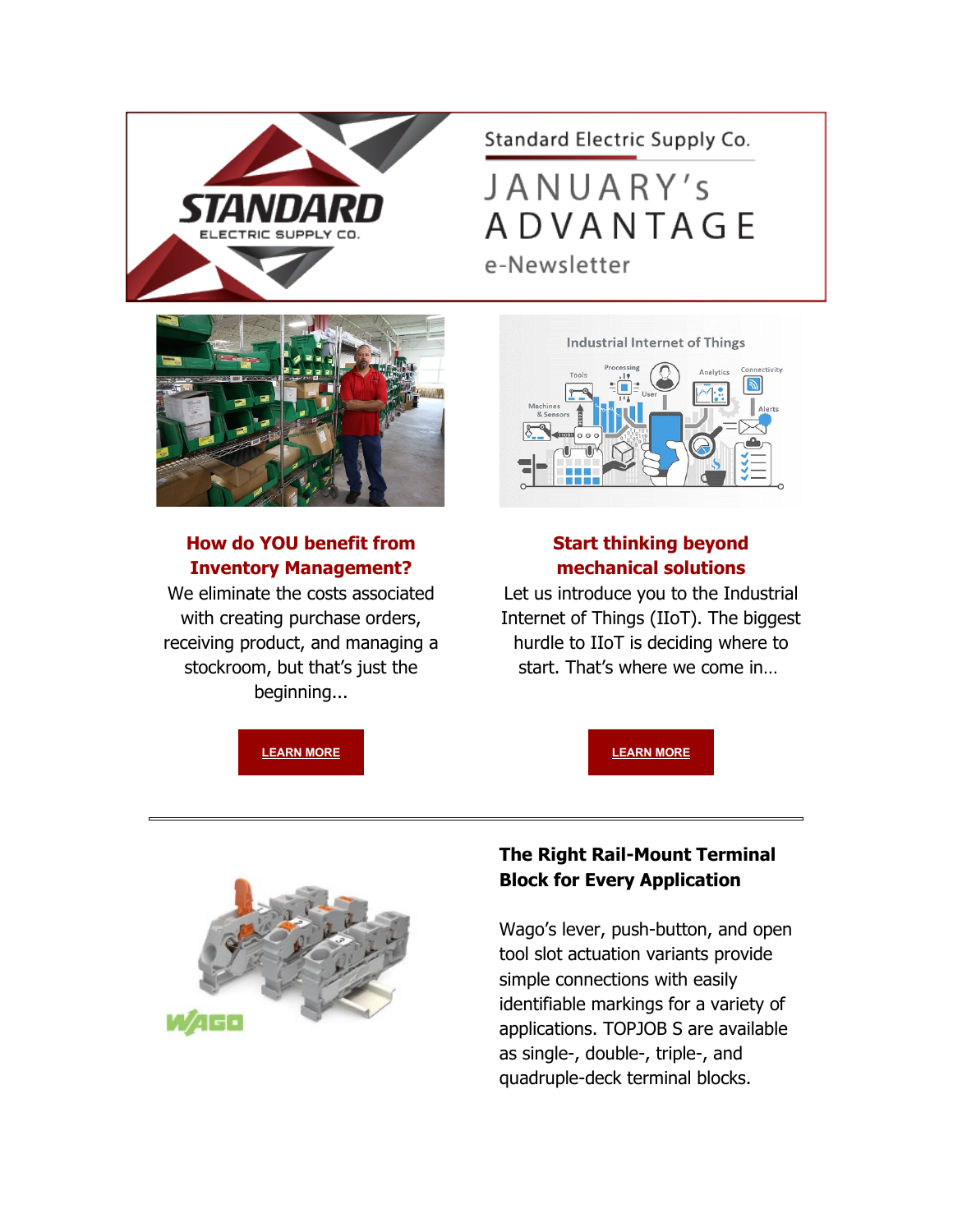### **[Read More...](https://info.standardelectricsupply.com/e2t/tc/VVDqzN36vdSNW9lpl497dcYxfW6L2xF54cjqCTN2x86z13p_9LV1-WJV7CgWqmW2tHG797D3pWbV1mZX26YC_w0W7bKkqv6nfHTHW94rMdq41L5V0W41V3Fq8lTvXLW5l4MJK19pR0hN9hyG64c0q7JW4M1J_F1zwD16N2fPsD76QgzBW3W_QxT1r4JgdW4-mk4v97TxC3W8clFhw995mMZVwxpZ-1swr-PW3LPn_K31qn90N2x4nSBgDF_RW7l2MjQ7RXjvjN4-ZXFbxF6cxW2qY4Wg8KmDP9N4S61pyYv3fCW3SByTw2qRS87W2v0FMY6X0yChVv_fKr40Qw6rW5vzLZd8tTBD6W28mqTq1_GF3NW4XsfnW7LV1sYW6NXV3X8pj_ZfW8j3ZYj82lcrdW8Cz_Vl1FMdZY3cDH1)**



#### **Modular, Touch-Safe Power Distribution Blocks**

The Compact EP® PDB accommodates wires ranges AWG 18- 3/0, making it perfect for a range of low voltage applications. This fingersafe distribution block is fully insulated with IP20 grade protection to ensure a safe and effortless configurations.

**[Read More...](https://info.standardelectricsupply.com/e2t/tc/VVDqzN36vdSNW9lpl497dcYxfW6L2xF54cjqCTN2x86xy5nxGrV3Zsc37CgV6RVPwdy_6YscQDW2WBy-s2nxf7_W1Fs5rX6p_Z-pW5QtBbX8WttW7W74Lhmn23K_3YW1b3nB14Pst8BW4sNzmZ7_nqnzW4sxzN054Rc6DW4mC5Cz3sPy_MW8WnxWW2D3vBLW90fnFw5GK7wCW4-Nh0B3YSFVXW6dwvqk5K2j15W8Vgq9B1TG28VW7db0G38J_nGMW6Ks0Lc162C5tW4RmpbW3lRFN1N7CtfHVYqPcQW6cSPgk60cTFhW8cZGqv5ql-ltW7TsTkd1jjl0LW4ccm0h6g91YtW6Np5Hc4M4W8vW7kwDqL4PB4WfN2tfnkPCdfBSW77jl_Y8fF1h7W2-Xr9X5SB3myW42vSZR3CwGcTW1Yk0xn4Xh3KFV5tMPS3-LW6WW1tClfb8GPWHKF44wH-_HjshVKtsb95gqFkFW5WrQLF6zg0lf3h4l1)**



### **Configure or Troubleshoot Machinery from a Distance**

Use any device to act as a HMI with the Anybus® Wireless Bolt™. This device provides an all-in-one solution to configure and improve wireless connections with a simple and maintenance free connection.

#### **[Read More...](https://info.standardelectricsupply.com/e2t/tc/VVDqzN36vdSNW9lpl497dcYxfW6L2xF54cjqCTN2x86xf5nxG7V3Zsc37CgZcGN3XC5x43GDkZW8vHdn58yvrK0W83xgMX7h1LFqW3H_-rd6dL9m4W4BH53n8J83DxW9kXt_n5724ZVW56tpFm2j9FY3W1KVc0c79FJprW7kLCsr72f8_XW7QQy7V9grZTpV-hxrH5LygLGW7mM-4T2mtCtfW8vdnDm69LVv1W9m34xG5qBqH4N5Bj4Bp1ZRD_W5YklwH2m_CGPW6wnWBg6SC5D1W71YHLs22P4fMW1M8STl2RScf9N1RjhlCLWZssW7_vZyH4NqMcLW2f5cw57vJ8cDVqmC_1312lHlW7Nvh8N51mr75N6RqqfDYYzWpW7YxSPV1Z23x8W5WR7cB4fp3LzN9bsR6mlbM2DW4qdKwN37yDVbW8fcps211MhcPW4LmLw182S_m1W6D2w_G3rXdLJ3gDh1)**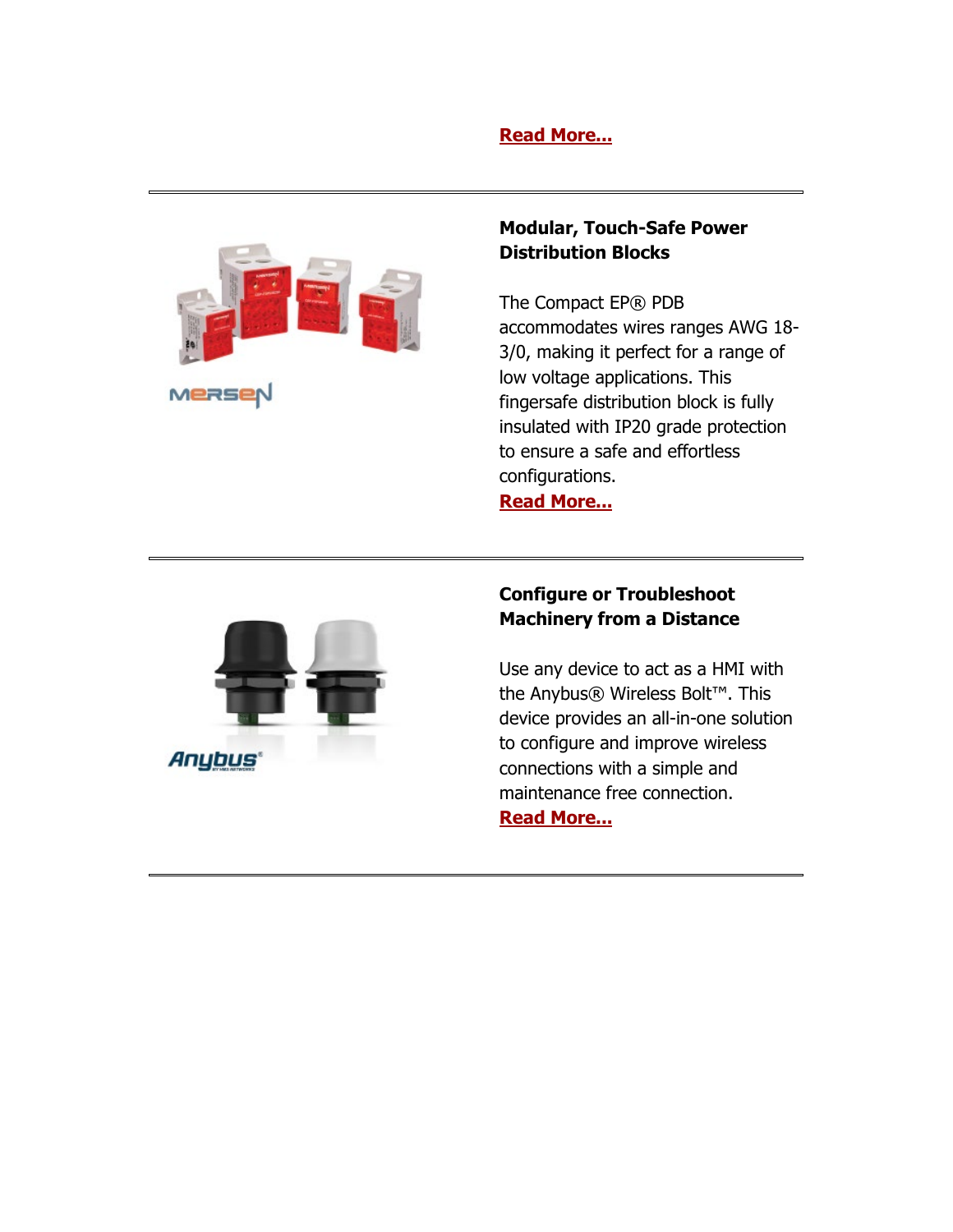

What is your role? Application Specialist with SE Automation.



**TODD MOGENSEN** 

What are you specialties? Siemens Automation, HMI, SCADA Software, Motion, and Drives.

What traits do you have that help in your role? Persistence and a knack for solving problems.

[Learn More about Todd](https://info.standardelectricsupply.com/e2t/tc/VVDqzN36vdSNW9lpl497dcYxfW6L2xF54cjqCTN2x86xf5nxG7V3Zsc37CgzZKW1ZVqd57yZNc2W5XXZFD58M-8tN942xgdl-KzWW32-p_D8Vjw0PW2-HFJk4D3YKwW1xb2Gv7hkBRmW2Jmzl13vksj_W3LBwhQ4nDJsyW544D6j74K6wyW2RZZJt15lWgPW4rxG2j5pnwgBW79gbSZ1GWHQLW4yn-2z7_KnQCW1SmpYx5yfP25W5Lzfsh5XVjzjW73P4PN7yyvrNW7-Zl2w6X6y67W2wlQFp8RYGd5Vp_MCX5yfRN5W5C8zL_20nhT2W4PJFbz4gSnJ2W5gcm8s7M2cRnN7S8gV_FLkYVVHjxv46TqFP9W4XRjsK5bQPtfW2XSv4n3CQmmJW2Sts-z6pdGgzW21Zvg51WlGtqW13Gywf671nr0W5T7npM7jwwvlW7-Q9HQ5Hss3lVvBVGt5DNmG-349v1)

# **Standard Talks Blog**

**Where Industry Connects...**



**[We Asked 6 Managers to Share Their Best Leadership](https://info.standardelectricsupply.com/e2t/tc/VVDqzN36vdSNW9lpl497dcYxfW6L2xF54cjqCTN2x86xf5nxG7V3Zsc37CgTTzW8tbTGM3CtJ0rW5g986Y3DgwjLW2RPCtk1wl51qN4pk1ywWt9gJW5yQfN76lhh1sW2zN0vB7zM2YPW5HhSDN2TZDDcW6nD3Gn87Qn0mW8SQx2X2TdW0vW9d8w785Tp5ndW3wbr086D2fqNW3MJCts5fMV-qW73xdyB12vZStW2fyZVg709DbxW6qd5KS79dwMXW4h8MFh7k_KBHW4P6Gp15NYgHgN64NqvxWY7BXN1706bRHc9T9W43Zl0t2Hw9DTN9bglLwDJjqDW1WZbGh8LVQH6W2M2dsG8V8L22W5YS-xs97BgL-W6jwDdQ99HY0bV7DLjt8jDWwjW3lQrz526Sf_JW39NCs-2_pv5HW3CBVR48W3r6MW7ghnty4PtQxsW4tMDRk4TSL7XW8Tv6y977yk02330M1)  [Advice](https://info.standardelectricsupply.com/e2t/tc/VVDqzN36vdSNW9lpl497dcYxfW6L2xF54cjqCTN2x86xf5nxG7V3Zsc37CgTTzW8tbTGM3CtJ0rW5g986Y3DgwjLW2RPCtk1wl51qN4pk1ywWt9gJW5yQfN76lhh1sW2zN0vB7zM2YPW5HhSDN2TZDDcW6nD3Gn87Qn0mW8SQx2X2TdW0vW9d8w785Tp5ndW3wbr086D2fqNW3MJCts5fMV-qW73xdyB12vZStW2fyZVg709DbxW6qd5KS79dwMXW4h8MFh7k_KBHW4P6Gp15NYgHgN64NqvxWY7BXN1706bRHc9T9W43Zl0t2Hw9DTN9bglLwDJjqDW1WZbGh8LVQH6W2M2dsG8V8L22W5YS-xs97BgL-W6jwDdQ99HY0bV7DLjt8jDWwjW3lQrz526Sf_JW39NCs-2_pv5HW3CBVR48W3r6MW7ghnty4PtQxsW4tMDRk4TSL7XW8Tv6y977yk02330M1)**

**[Top 3 Ways to Leverage Your Electrical Distributor Most](https://info.standardelectricsupply.com/e2t/tc/VVDqzN36vdSNW9lpl497dcYxfW6L2xF54cjqCTN2x86xy5nxGrV3Zsc37CgLD0W7Z1HbL8WwHxmW5-pJnj8NvQMcW5nJG4-6VbQN0W2SDJ2R19sRDcW3RwwdY75ZdwYVpjXmS69fP--W1tVmb28kSllRW66wfB88LVVxHVQ8MGQ8xBTCgVV07Mm4wXggTW78T6PD5k6W_jW9lc5CX1kR_2KV74Z-56vBtwbW80S7HT54Lf-FW6fZQ1C7BLsDYW5lw85d3LTvhLW98rCz34-fV7HN4xhGcHysp8MW1vv5mm3dNgJFN2KLgDv_vHdzW2h9s9S5f4BjMW2z7Tm529YykVW8X1-6S6zX29HW5H9GCr7DkBVCW6FnwPZ66_L04W36_Bf_4Khk7SW1YwlFF15gTpsW6ZmBYm6qTMv7M7C98lTJGBTW3g6mNL10DN2-W6bqjys2QqyCyW1mPpxk3cCP3CVx1d7N1Jt92LN1kCZfgr0ZPN3fVw1)  [Effectively](https://info.standardelectricsupply.com/e2t/tc/VVDqzN36vdSNW9lpl497dcYxfW6L2xF54cjqCTN2x86xy5nxGrV3Zsc37CgLD0W7Z1HbL8WwHxmW5-pJnj8NvQMcW5nJG4-6VbQN0W2SDJ2R19sRDcW3RwwdY75ZdwYVpjXmS69fP--W1tVmb28kSllRW66wfB88LVVxHVQ8MGQ8xBTCgVV07Mm4wXggTW78T6PD5k6W_jW9lc5CX1kR_2KV74Z-56vBtwbW80S7HT54Lf-FW6fZQ1C7BLsDYW5lw85d3LTvhLW98rCz34-fV7HN4xhGcHysp8MW1vv5mm3dNgJFN2KLgDv_vHdzW2h9s9S5f4BjMW2z7Tm529YykVW8X1-6S6zX29HW5H9GCr7DkBVCW6FnwPZ66_L04W36_Bf_4Khk7SW1YwlFF15gTpsW6ZmBYm6qTMv7M7C98lTJGBTW3g6mNL10DN2-W6bqjys2QqyCyW1mPpxk3cCP3CVx1d7N1Jt92LN1kCZfgr0ZPN3fVw1)**

**[2019: Reflecting on the Past. Looking Toward the Future.](https://info.standardelectricsupply.com/e2t/tc/VVDqzN36vdSNW9lpl497dcYxfW6L2xF54cjqCTN2x86xf5nxG7V3Zsc37CgBJSW94_mtT4bPzVpW6lpy0B7rgVLnW7LR7h316l_P3W4zr0YG16LkDCVcKKbg6z57qyW6jz4Xz7rv-nPW4v1RRN4W_scmM9hFm_KSLTVN8FDpZZwJNPsW7VV8Lt6ql5QRW7yVY2467G1cRVDqcqW8LVCVrW8Clwyk6ZXgg9W64CFHW1l0YFwW1qGp776frpjDN4sh0Tdt8H9lW8GmGpP2s2pGKW565XY31NBqqGW7qLLJ96RBqqfW4H_j6F4ThWDpW1TBDD540YkZQW48cSmH6y_HQMW5sdmj61DR644V_5f4-3__49qW7Zj8pS8HGXtjW3clh6N29VTH6W91gL5d1NVfwdW5t9Zqz3rLXcJW7JnFVN1h60WQVF8tMM5tN33DW68D6lj5XKMT9VvyNf57wCl7B3cDv1)**

#### **Hot Products:**

**[Hubbell Stainless Steel Back Boxes](https://info.standardelectricsupply.com/e2t/tc/VVDqzN36vdSNW9lpl497dcYxfW6L2xF54cjqCTN2x86zk3p_b1V1-WJV7CgZ43W5mC55M2R5RR4W7cVsqQ3Cx4DHW1RBvVJ8F9NByW3dk7zz8QXDQvVk6qW06WpML9W2DHmk24DZ8gZW4dcDJm4hLmnHN7K_yt5tXXJYW6C0zSZ7j21FDW2RBtfw2qrQfpW3589mm69_vDBW7NqjsG1VWf8kW1pKrDN3CJG0CW2gXm7L6Y3WszW2NYqG38Gp_8yVd-Yb34l0P2MW36jMkJ7x28KQW1kMrSv1GPwwVW8C9Kp16Fd8M7W61rvZ-2V-mkGW16zgc188Xp1sW6jt0z5722prZN5l7LS3srWZ1W84DSN962s0hvVC4W1f7jr4jFW5c5FZ_7p-gzYW1_vFjD16V_yTW1fxQXs7FxhyGW2HMD976FP8frW3ZDWj07-lfTn38Cg1) [Baumer Adaptive Trigger Sensors](https://info.standardelectricsupply.com/e2t/tc/VVDqzN36vdSNW9lpl497dcYxfW6L2xF54cjqCTN2x86zk3p_b1V1-WJV7CgNfNW4zH16L4Ksx3RW19Rlkj3sX5XNW7CLp3_3ZgfQSN51DtVS8lk6NN7Hdrb11Jg5FN6c73S74BJNDW6MzqFS5b2t6jW6Lnm2-1XxhYnW2Fh5kY6pyZRbW4zpqcp4LJzK3N7pnDmYPM14ZVZN7nm2ckzW6W9b0WC53l_wl6W1VdRsC6hXn88W4x5Rnn6DvczRW8vZhK01vMQhYW4Btgwz884MTYW5Gr4k661_tY2W8W89hJ2q0d1jW7YZggd3sT177N9hfGmKHc2ttW3XfJf55B2HvRW5-z5p88DW4JNW7LcJDn2nfWYFW6CQY0d3BV8jnMS5CnmGFK4nN6CfcWGMPV46W7z_9c04LvFpGW1JsSB87xXpBmN6hQjcPX-B2k31nW1)**